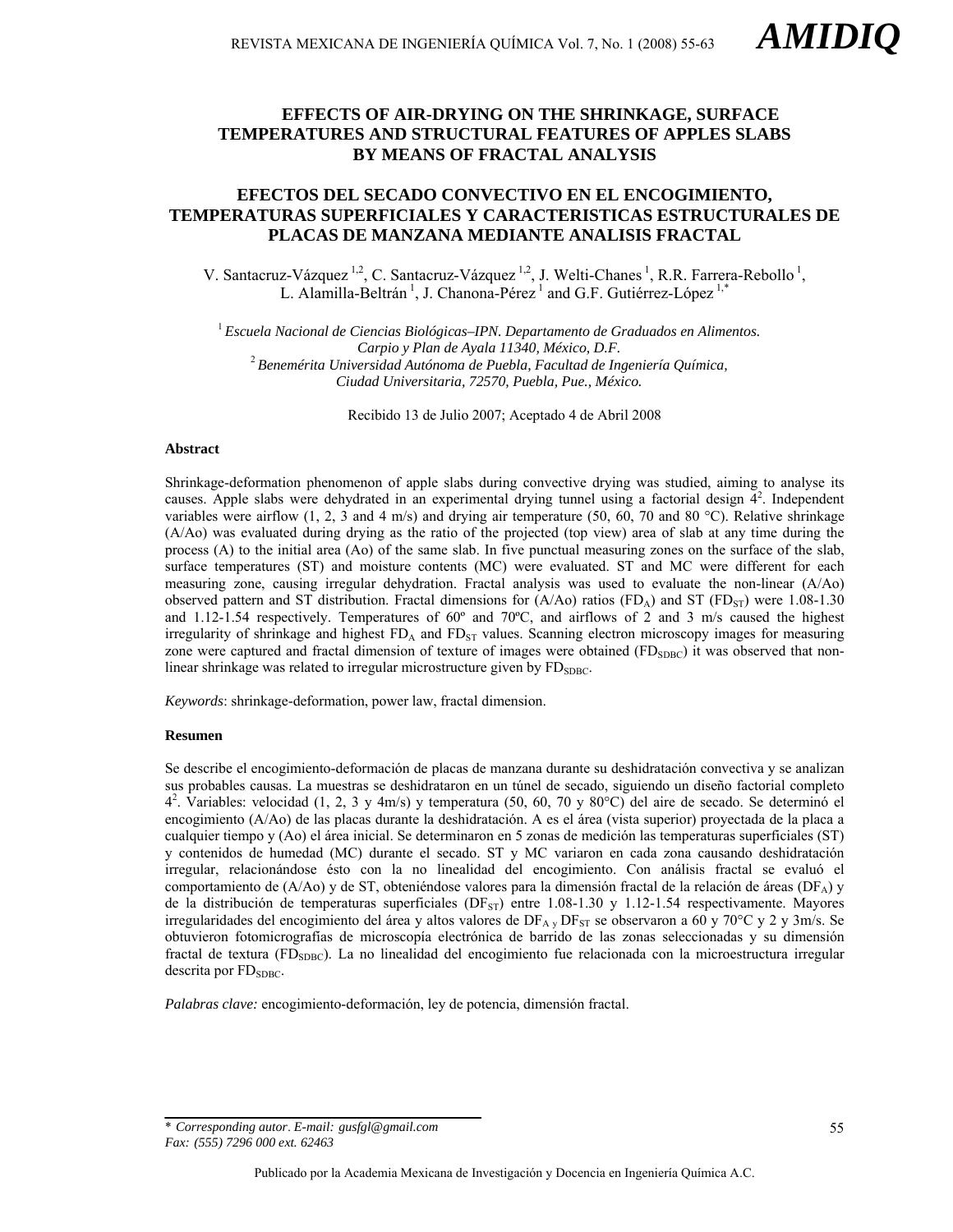## **1. Introduction.**

Drying or dehydration is one of the most widely used unit operation in food processing. Food drying leads to micro-structural alterations of the products and consequently may affect macroscopic characteristics such as shrinkage (Mattea *et al*., 1989; Mayor & Sereno, 2004). Shrinkage is the reduction in size of a product (macroscopic phenomenon), which for many vegetables is a consequence of the reduction of its cellular dimensions (microscopic phenomena) (Mattea et al., 1989; Krokida & Maroulis, 1997). This phenomenon may cause a negative impression on consumers and can be considered a food quality problem. On the contrary in products such as raisins, amorphous and shrunken appearance is considered as normal.

Several attempts to model the shrinkage of various materials during drying have been reported for starches and seeds (Teotia *et al.*, 1989), garlic (Madamba *et al.*, 1994), apple, carrot and pear (Zogzas *et al.*, 1994; Suzuki *et al.*, 1976; Lozano *et al.*, 1980), onion slabs, (Rapusas *et al.*, 1995), stems and leaves (Sokhansanj & Patil, 1996) and apple and potato, (Mulet, 1994; Sjöholm & Gekas, 1995; Wang & Brennan, 1995; Khraisheh *et al.*, 1997). Shrinkage affects mass and heat transfer parameters and is an important factor to be considered when modeling. Most of the studies consider a constant size of the product during drying and consequently the accuracy of the models could be affected (Ramos *et al.*, 2003). Shrinkage is difficult to evaluate given the fact that foodstuffs are not homogeneous and during the first stages of drying they tend to maintain their original shape and as drying continues other phenomena such as deformations, non-isotropic shrinkage and glass transition among other take place (Ratti, 1994; Ratti & Mujumdar, 1995; Yang & Sakai, 2001; Mayor & Sereno, 2004). Fractals have been used to describe and quantify irregular fragments or complex shapes of materials such as shorelines, clouds, plants, brain cells, gold colloids, and sponge iron (Mandelbrot, 1977). Fractal analysis has also been used to study structural and mechanical attributes of some food products. From the particle contours seen in SEM images, Barletta and Barbosa (1993) characterized the ruggedness of instant coffee after agglomeration.

Image and fractal analysis have recently been applied in food research for describing non-linear phenomena during convective drying of food materials (Gutierrez *et al.*, 2002; Chanona *et al.*, 2003; Alamilla *et al.*, 2005) and may also be useful for describing the macroscopic shrinkage of apple slabs. The objective of this paper was to describe, by means of image and fractal analysis, the shrinkage of apple slabs subjected to convective drying.

# **2. Methodology.**

Fresh apples, variety Red Delicious, 88.2±3.4%w/w moisture content and 12.5±1.2 °Bx were purchased at a local market in Puebla City (Mexico). Apples were hand peeled and cut parallel to the main axis using a circular cutter to obtain slabs of parenchyma  $(2x10^{-3} \text{ m thickness and } 5x10^{-2} \text{ m diameter}).$ 

# *2.1 Drying kinetics.*

Experiments were carried out in an experimental air drier (Chanona *et al.*, 2003). Drying air temperature and airflow were registered during the process by means of a thermo anemometer Raytek 407112. The effects of drying air temperature (50°, 60°, 70° and 80°C), and airflow (1, 2, 3 and 4 m/s) were studied following a 42 complete factorial design, performing three repetitions for each measurement. Surface temperature (ST) distributions, moisture content (MC) distributions and projected areas (upper-view) (A) of apple slabs were registered during drying kinetics and measured as described in the next section.

# *2.2. Evaluation of projected areas, moisture content and surface temperatures.*

Projected areas (upper-view) of apple slabs during drying were obtained from images recorded with a video camcorder NTSC (Canon, ES400V, USA) (Figure 1a) interfaced to a PC in which images were stored for further analysis. Area of slabs was recorded every 10 minutes of drying kinetics and analyzed by means of the Sigma Scan Image Measurement PRO software (Jandel Scientific Corporation, 2003). The ratio area of slab at any time/maximum area (A/Ao) or normalized area for each image was evaluated at each drying time.

Five measuring punctual zones were selected on the surface of the slabs (Figure 1b) to evaluate moisture content (MC) and superficial temperature (ST). MC in the selected punctual zones was evaluated according to the AOAC 32.1.03 method (A.O.A.C., 1990).

Samples from punctual zones were obtained with a circular cutter in order to obtain small circles (7 X 10<sup>−</sup><sup>3</sup> m diameter). Moisture content was recorded until the sample reached the equilibrium moisture content. Experiments were carried out by triplicate and the average value for MC was reported.

In order to evaluate ST kinetics for the five measuring punctual zones an infrared thermometer (Raytek, RAYST6LXE, USA) with a laser pointing beam was used. Technical specifications (Raytech allowed to evaluate surface temperature of the slabs in an area of 1 cm<sup>2</sup>, considering that the distance from device to spot was 0.07 m (Raytek Infrared Thermometer RAYST6LXE Instruction Manual). Other technical data for the thermometer are: temperature range -32 to 400 $^{\circ}$ C, accuracy  $\pm$  0.1 $^{\circ}$ C,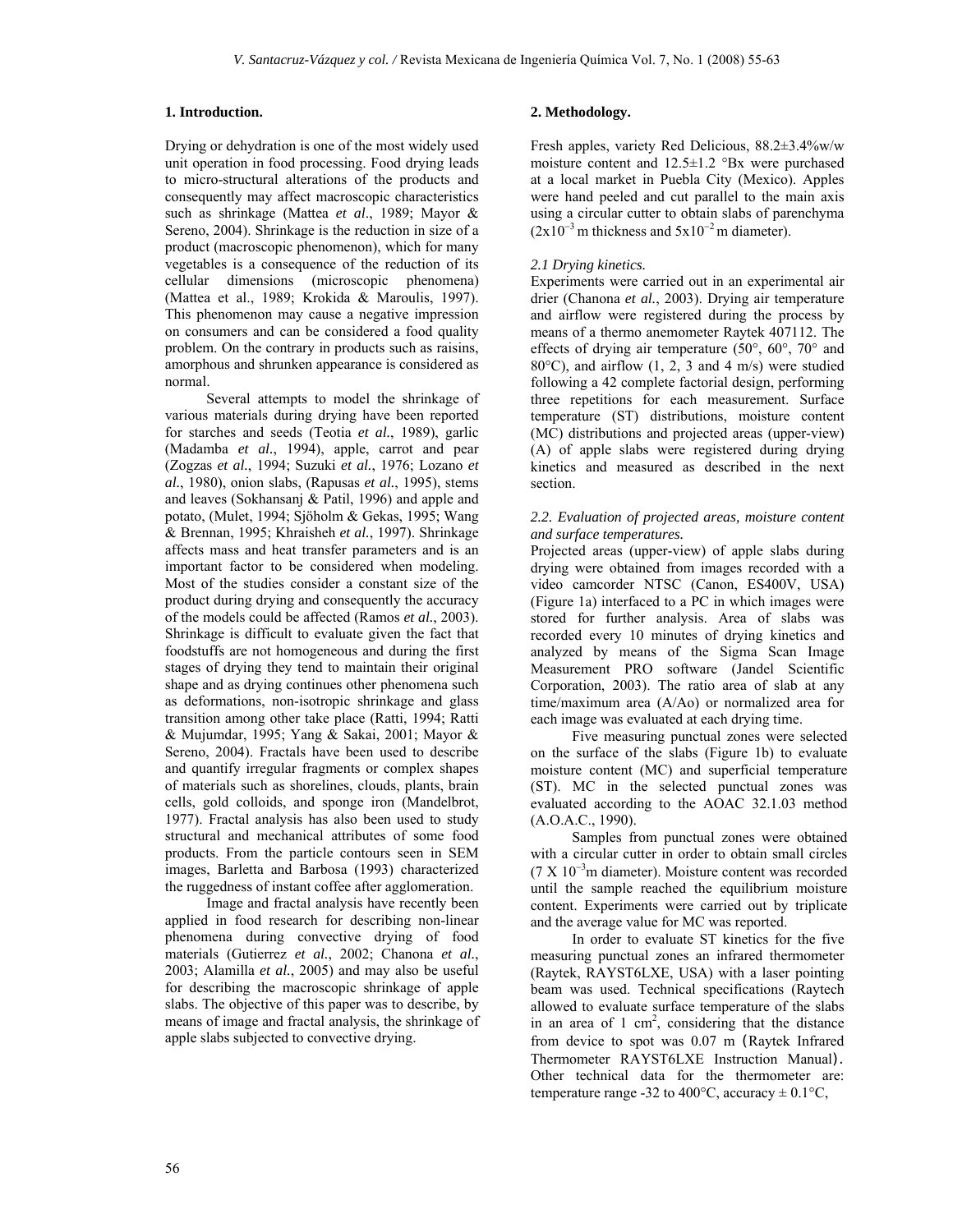

Fig. 1. a) Sectional view of experimental tunnel dryer. b) Measuring punctual zones in apple slices for evaluation of moisture content (MC) and superficial temperature (ST) distribution during drying.

response time 500ms at 95% response, emissivity value 0.93 (suggested by manufacturer as suitable to analyze hot food). ST kinetics were recorded until the ST of slabs reached the dry bulb temperature.

#### *2.3. Power law regressions for (ST) and (A/Ao).*

In order to describe the behavior of surface temperatures and normalized projected area during drying, logarithmic plots  $(ST)$  and  $(A/Ao)$   $v_s$   $(1/t)$ were constructed. The slopes of the resulting curves were used to determine the fractal dimension by means of the method described by Chanona *et al.*, (2003) considering the following expressions:

| $A/Ao \propto (1/t)^{\alpha}$ | (1) |
|-------------------------------|-----|
| $FD_A = 1 +  \alpha $         | (2) |
| $ST \propto (1/t)^{\delta}$   | (3) |
| $FD_{ST} = 1 +  \delta $      | (4) |

where

 $|\alpha|$  = absolute value of the slope of the logarithmic plot  $(A/Ao) v_s (1/t)$ 

 $FD_A$  = fractal dimension of the (A/Ao) ratio during drying.

 $|\delta|$  = absolute value of the slope of the logarithmic plot (ST)  $v_s \log(1/t)$ .

 $FD_{ST}$ = fractal dimension of (ST) during drying process.

According to Golberg (1992), Chanona, *et al.*, (2003) the fractionary exponents  $\alpha$  and  $\delta$  represented the complexity degree of the kinetics of the ratio (A/Ao) and of ST.

#### *2.4. Fractal texture during convective drying*

For the analysis of the structure of the dried samples in the selected punctual zones 2 and 4 (Fig. 1b), a scanning electron microscope was used (JEOL JSM-5900LV Scanning Electron Microscope) at a magnification of 300X. Samples were placed directly on the SEM without treatment. Images were stored as bit-maps in a gray scale with brightness values between 0 and 255. A generalization of the Box Counting method was used to evaluate the fractal dimension of the images. In this work, the shifting differential box-counting method (SDBC) (WenShiung *et al.*, 2003) was used to compute the fractal dimension for the 2-D gray-level of SEM images. For this purpose, the ImageJ 1.34s software (National Institute of Health, NIH, USA) and the codec proposed by Per Henden (Version 1.0, 2006- 02-05) were used. The codec is based on an algorithm proposed by Wen-Shiung *et al.* (2003).

All statistical analyses were performed using Minitab 13.1 software (Minitab Inc., Philadelphia State College, USA). A two way analysis of variance ANOVA was applied to evaluate the effect of drying conditions in experimental data of shrinkage (A/Ao), surface temperatures (ST) and fractal texture of SEM photomicrographs  $(FD<sub>SDBC</sub>)$  of apple tissue dried at different conditions. Statistical analysis of Multiple Comparison Procedures was applied on the  $FD<sub>SDBC</sub>$ values, using the Fisher LSD test to determine the presence of significant differences among  $FD<sub>SDBC</sub>$ values.

### **3. Results and discussion.**

*3.1. Projected area of apple slabs as a function of drying time.* 

The projected area of slabs was evaluated as a function of drying time; a reduction of 60% of the original value after 3600 – 7200s was observed. The corresponding reduction in the moisture content varied from 7.33 to 0.25db. It was observed in Figure 2, that the normalized area of the surface (A/Ao) decreases, following an irregular pattern, typical of non-linear functions (Chanona *et al.*, 2003).



Fig. 2. A/Ao kinetics at different drying conditions ( $\square 80^{\circ}$ C 2m/s,  $\lozenge 70^{\circ}$ C 2m/s,  $\square 60^{\circ}$ C 2m/s,  $\triangle 50^{\circ}$ C  $2m/s$ ).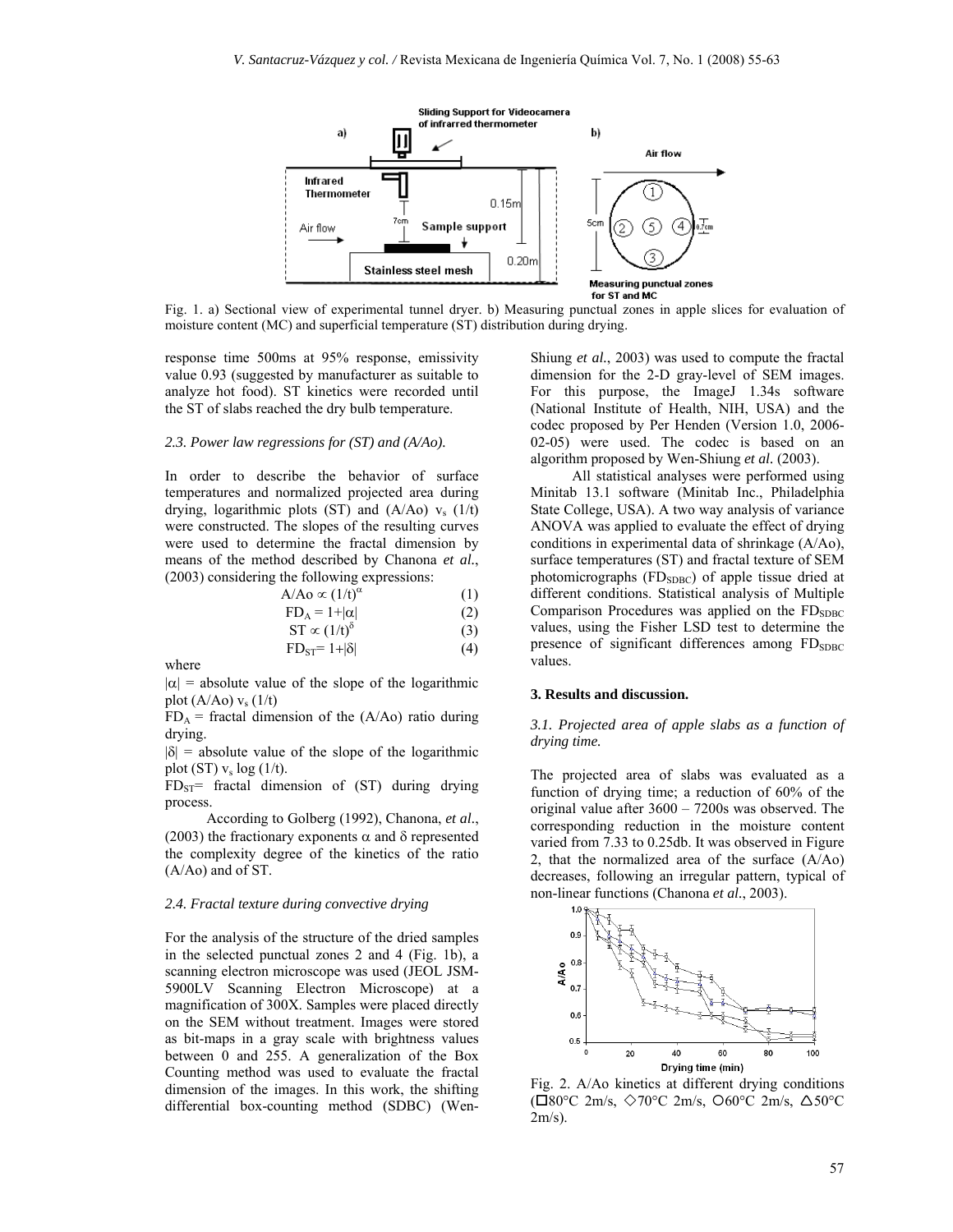The statistical analyses ANOVA reported values of  $(P < 0.05)$ , indicating the temperature and airflow significantly affected the shrinkage of apple slab (A/Ao).

The highest reduction in normalized area was found when drying was carried out using air velocities of 2 and 3 m/s. Gutierrez *et al.*, (2002) used this technique to characterize the distribution of superficial temperatures of a slab of agar slabs during convective drying. The logarithmic plot  $(A/Ao)$  v<sub>s</sub>  $(1/t)$  corresponding to drying kinetic observed at 60°C and 2 m/s is presented in Fig. 3. Three different stages were found in this curve, corresponding to different levels of shrinkage. The first stage, which extends over the first minutes of drying (Fig. 3), presented a lower value of the fractal exponent (slope of the curve) than the second stage, for which non linear behavior of shrinkage (A/Ao) is more pronounced, had duration of 85 min and was the longest drying stage. In the last stage of drying, the change in slope which value was close to zero and no further shrinkage occurs. Given the low values of  $FD_A$  during the first stage, it was possible to relate this period with a low degree of deformation. A change of slope of lines in Fig. 3 indicates the onset of stage 2, in which drying continues and moisture and temperature gradients within the slab further influence shrinkage and deformation.

Similar curves to the one reported in Fig. 3 were obtained for other drying conditions. Fractal dimensions for stage 2 for all drying tests are reported in figs. 4 and 5.



Fig. 3. Log( $A/Ao$ )  $v_s$  log( $1/t$ ); drying conditions: 60°C and 2m/s.

The drying conditions that produced the highest irregularity in shrinkage and deformation were drying temperatures of 60° and 70ºC, and airflows of 2 and 3 m/s (figs. 4 and 5). At these conditions, distributions of ST and MC in apple slabs generated zones with different moisture contents and temperatures. It is possible to postulate, that the reduction of the dimensions of the slabs is a nonlinear phenomenon presenting a more fractal (irregular) behavior at 2 and 3 m/s, and 60° and 70°C. As a consequence, a series of phenomena such as mass transfer processes take place in different directions in the slab causing tension, compression stresses and a consequent non linear behavior in the reduction of the normalized area. The statistical

analysis showed that  $FD_A$  is significantly ( $P < 0.05$ ) affected by airflow and air temperature as depicted in Fig. 4.



Fig. 4. Effect of airflow during drying of apple slabs on  $FD_A$  at different air temperatures ( $\triangle 80^{\circ}C$ ,  $\Diamond$ 70°C,  $\bigcirc$ 60°C,  $\Box$ 50°C).



Fig. 5. Binary images of projected area of samples dried under different conditions. Images within square are those for which  $FD_A$  was higher.

### *3.2. Kinetics of surface temperature and moisture content distributions.*

Fig. 6a shows the kinetics of superficial temperatures (ST) during drying for the different measuring zones established in methodology (Fig. 1b). At the beginning of drying, the ST distributions in measuring punctual zones were similar between them. However, once drying proceeds, differences in ST among zones became larger, until equilibrium is reached and ST equals dry bulb temperature. Similar ST kinetics to those depicted in Fig. 6a, were observed for other drying conditions and fractal exponents obtained for all ST distribution kinetics were evaluated and reported in the next section.

ST had different values for the five punctual zones, generating thermal gradients on the slab. This may also be caused by internal tensions and heterogeneous distribution of moisture contents in axial and radial directions which may be due to thermomechanical stress and possible presence of deformation and cracking (Hernández-Díaz *et al.* 2008). Similar results have been found by Oliveira *et al.* (1994) during drying of slab-shaped extruded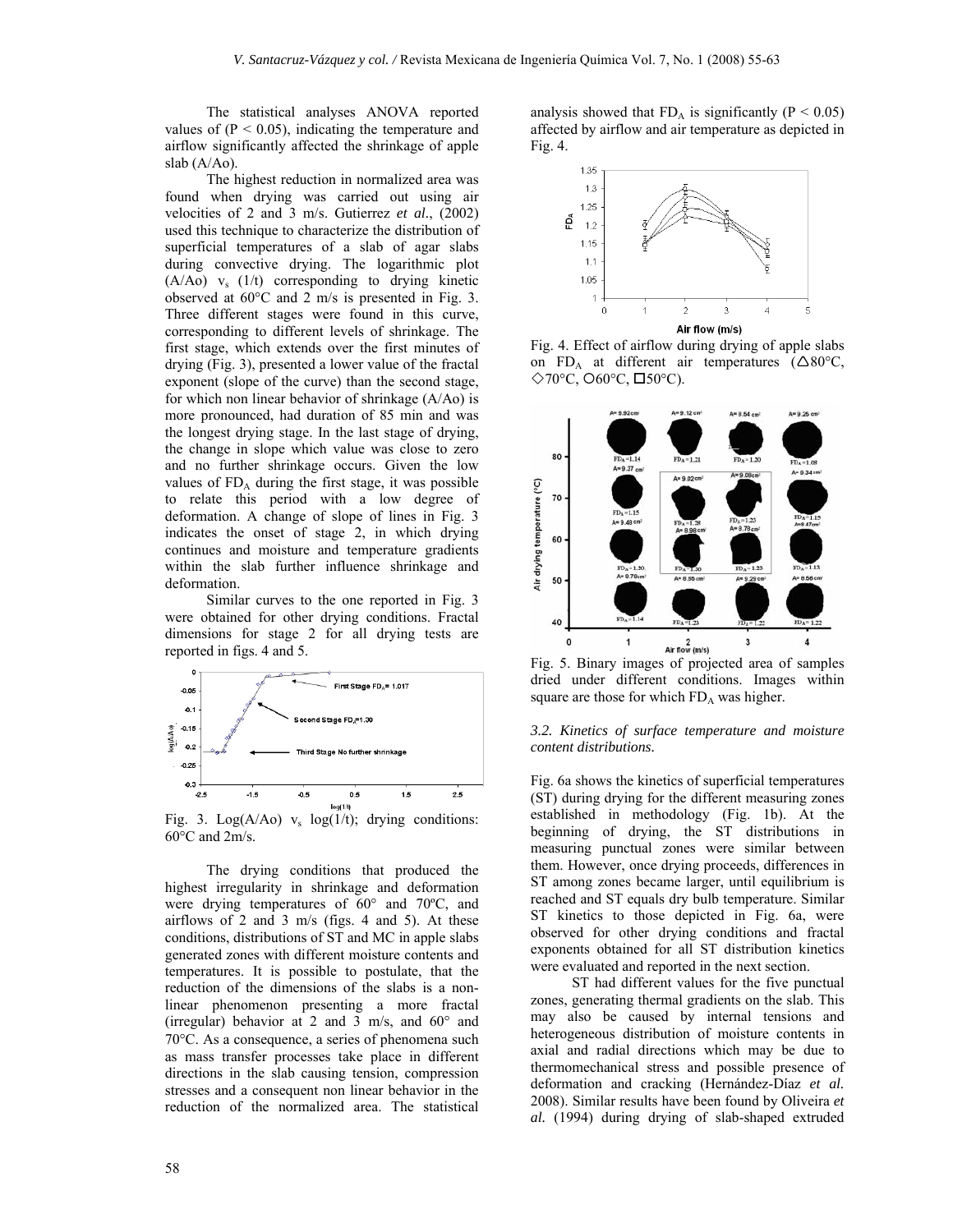corn and Lewick *et al.* (2004) for apple slices who reported the presence of tensile effects during convective drying that may induce the moisture and temperature gradients.

Moisture content (MC) distributions in measuring punctual zones are shown in Fig. 6b. Initially, MC values were similar on all punctual zones on the slab and as drying proceeds, differences in MC at the different measuring zones became significant until equilibrium is reached and moisture contents tend to be homogeneous throughout the slab. Evaluated moisture contents on the slab were heterogeneous and presented irregular decreasing patterns during drying. This phenomena has been reported in other works; heterogeneous distribution of moisture contents and temperature on the surface of food slabs was found by Oliveira *et al.* (1994) who reported surface moisture and temperature gradients when convective drying slabs prepared with extruded corn meal with initial moisture content of 0.33 (db). Dry bulb temperatures of drying air used by these authors were 50 and 80°C. They concluded that heterogeneity in the composition of the sample caused internal and surface moisture gradients thus giving place to heterogeneous water flows into and on the slab which are responsible of heterogeneous quality in dried foodstuffs. Lewicki *et al.* (2004) reported mechanical irregularities during the convective drying of apple slabs 15mm in diameter, 5 mm thick. These authors found axial and

radial heterogeneous diffusion of water in the samples which caused moisture gradients in both directions giving place to formation of non-isotropic crusts on the material, and presenting irregular moisture distribution moisture causing increased concentrations of solutes that add rigidity to the cell wall. Irregular surface distribution of moisture contents during convective drying have also been reported during drying of green coffee beans in a pilot plant fixed bed drier with transversal airflow; thermomechanical stress and possible presence of deformation and cracking may be responsible of this irregular surface moisture distribution (Hernández-Díaz *et al.*, 2008). Also, Chanona *et al.* (2003) when drying slabs of carbohydrate-based gels 1.5 mm thick, also found surface temperature gradients which were further analyzed by means of power-law regressions.

### *3.3. Power law regression of superficial temperatures in apple slabs.*

Logarithmic plots ST vs.  $(1/t)$  were constructed (Fig. 7) according to Chanona *et al.* (2003). Three powerlaw stages or periods with different slopes were observed for all drying conditions and values of ST fractal exponents for the longest drying stage by means of equation 4, are shown in Fig. 8.



Fig. 6. Distribution of ST and moisture content for punctual zones during drying at 60°C and 2m/s.  $\circ$  ZONE 1,  $*$ ZONE 2,  $\triangle$  ZONE 3,  $\Diamond$  ZONE 4 and  $\Box$  ZONE 5.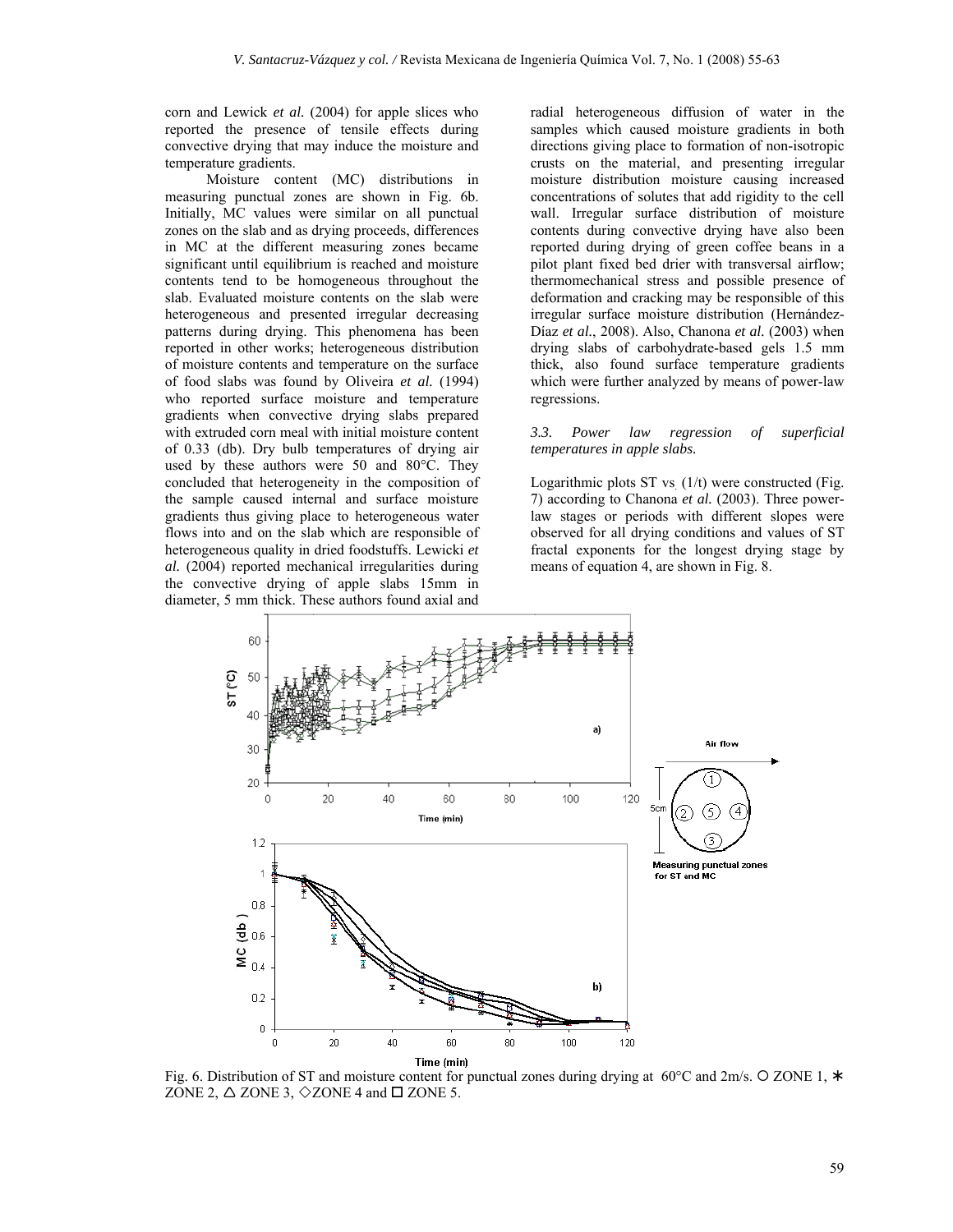

 $\log(1/t)$ <br>Fig. 7. Logarithmic plot (ST)  $v_s$  1/t for determining the fractal dimension of ST distribution (70°C and  $2m/s$ ).

The first stage corresponds to the period in which the thermal profiles were established. This zone had a low value of the slope, and consequently a small value of the fractal dimension. The second stage presented a higher slope as compared to that of the first period and represents most of the drying process. The third stage represents thermal equilibrium and ST tends to homogenize across the sample. The value of the slope for this last stage is consequently, close to zero. Kopelman (1988) when studying fractal order chemical reactions mentioned that systems with fractal dimensions 1<FD<2 represent a distribution of dispersed zones of reacting components on a surface. At airflows of 2 and 3 m/s, the  $FD_{ST}$  showed the highest values (Figure 8), indicating that these conditions generated the highest irregularity of the ST and MC distributions, which probably affected slab shrinkage (A/Ao) since at the same conditions, the highest values of  $FD_A$ , were also obtained.



Fig. 8. Fractal dimension of ST distributions of apple slabs during drying at different temperatures:  $\triangle$ 80°C,  $\square$ 70°C,  $\diamond$  60°C,  $\square$  50°C.

Statistical analysis showed that airflow and temperatures had significant effects on the values of  $FD<sub>ST</sub>$  (P < 0.05). The presence of moisture and thermal gradients may have caused changes on physical and morphological properties as well as water transport profiles which are related to shrinkage and deformation.

# *3.4. Analysis of microstructure in dried apple tissue.*

SEM photomicrographs of apple tissue dried at different conditions corresponding to measuring punctual zone 4 are shown in Fig. 9. Zone 4 was chosen due to the fact that it showed a slower rate of deformation than material at the other zones and was then possible to follow micro-structural changes with more detail.

Samples dried at 50°C showed a deteriorated microstructure due to the effect of dehydration, such as disruption of cell membranes. Also, apple slabs processed at 60°, 70° and 80°C had a notoriously disrupted cell wall as well as the presence of pores and cavities caused by the dehydration process (Figure 9). At low air drying temperatures it is possible to obtain dense products as a result of compact cell walls, while at higher temperatures the increase in porosity and irregularities of cell walls resulted in less dense products which are more porous and rough (Fig. 9).

SEM images of apple slabs subjected to variable airflow are shown in Fig. 9. Tissue dried at 1 and 4 m/s presented less irregular micro-structural patterns as compared to tissue processed at airflows of 2 and 3 m/s. At these conditions, the deformation of structures is more marked, and a nonhomogeneous compacting of the cellular structures was evident.

According to FD<sub>SDBC</sub> values obtained from the micrographs (Fig. 9) it was observed that an increase in drying air temperature produced an increase of FD<sub>SDBC</sub> values. This tendency indicated that structure became rougher as a consequence of rapid water loss during drying. This may be related to macroscopic shrinkage shown in Fig. 5.

FDSDBC presented the highest values at 2 and 3 m/s, suggesting that the microstructure of the surface of apple gets its roughest structure under these conditions. This may be due to a higher heterogeneity in cellular structure. This heterogeneity was probably due to a quick escape of water and vapor that broke tissues and caused the formation of large pores or tunnels, resulting in relevant structural damage. Tissues dried at mild conditions (50°C, 1 m/s) showed a higher homogeneity in cellular structure as a result of a slower ordered dehydration process (Table 1).

An additional effect of the irregularity of temperature distribution in the tissue (See figs. 9, 10, 11) is the change of microstructure of parenchyma which showed a less compact structure in areas processed at higher superficial temperatures as compared to those dried at lower temperatures. This is particularly evident at punctual zone 2, followed by zones 1 and 3 of apple slabs. Zones 4 and 5 presented the highest cellular compactness.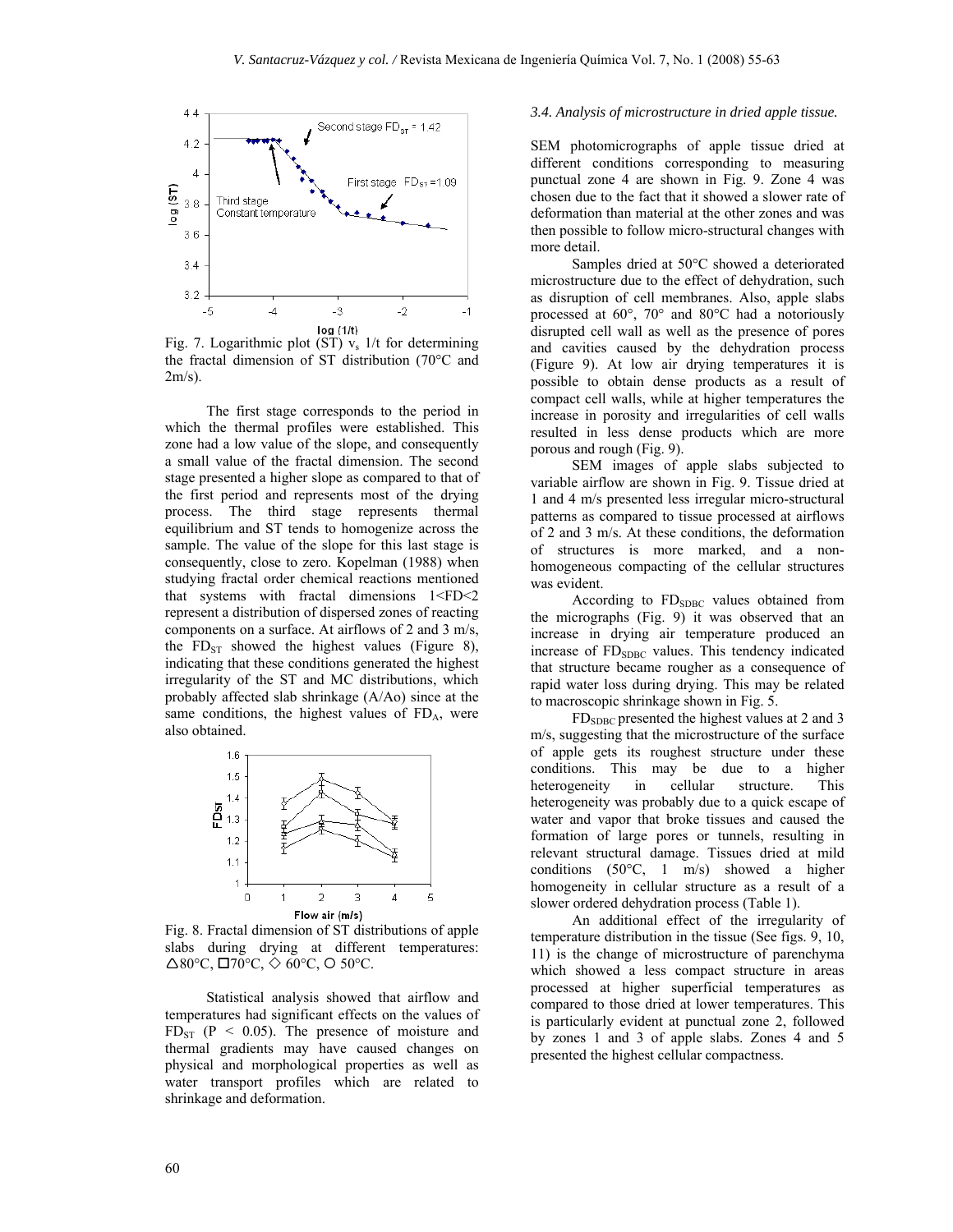

Air flow (m/s)<br>Fig. 9. SEM photomicrographs of apple tissue dried at different conditions in punctual zone 4 and corresponding FD<sub>SDBC</sub> values.

Table 1. Average values of FD<sub>SDBC</sub> of photomicrograph SEM of dried apple slabs.

| <b>Drying Temperature</b>                   | FD <sub>SDBC</sub> | Drying Temperature and Airflow °C-m/s | FD <sub>SDBC</sub> |
|---------------------------------------------|--------------------|---------------------------------------|--------------------|
| and Airflow $\mathrm{^{\circ}C}\text{-m/s}$ |                    |                                       |                    |
| $50^{\circ}$ C-1m/s                         | $2.727 \pm 0.0087$ | $70^{\circ}$ C -1m/s                  | $2.733 \pm 0.0175$ |
| $50^{\circ}$ C-2m/s                         | $2.733 \pm 0.0088$ | $70^{\circ}$ C -2m/s                  | $2.766 \pm 0.0169$ |
| $50^{\circ}$ C -3m/s                        | $2.737 \pm 0.0075$ | $70^{\circ}$ C -3m/s                  | $2.760 \pm 0.0067$ |
| $50^{\circ}$ C -4m/s                        | $2.729 \pm 0.0097$ | $70^{\circ}$ C -4m/s                  | $2.747 \pm 0.0131$ |
| $60^{\circ}$ C -1m/s                        | $2.749 \pm 0.0097$ | $80^{\circ}$ C -1m/s                  | $2.726 \pm 0.0134$ |
| $60^{\circ}$ C -2m/s                        | $2.772 \pm 0.0095$ | $80^{\circ}$ C -2m/s                  | $2.754 \pm 0.0128$ |
| $60^{\circ}$ C -3m/s                        | $2.764 \pm 0.0027$ | $80^{\circ}$ C -3m/s                  | $2.740 \pm 0.0099$ |
| $60^{\circ}$ C -4m/s                        | $2.754 \pm 0.006$  | $80^{\circ}$ C -4m/s                  | $2.727 \pm 0.0165$ |



Fig. 10. SEM photomicrographs of apple tissue dried at different conditions in measuring punctual zone 2 and corresponding FD<sub>SDBC</sub> values.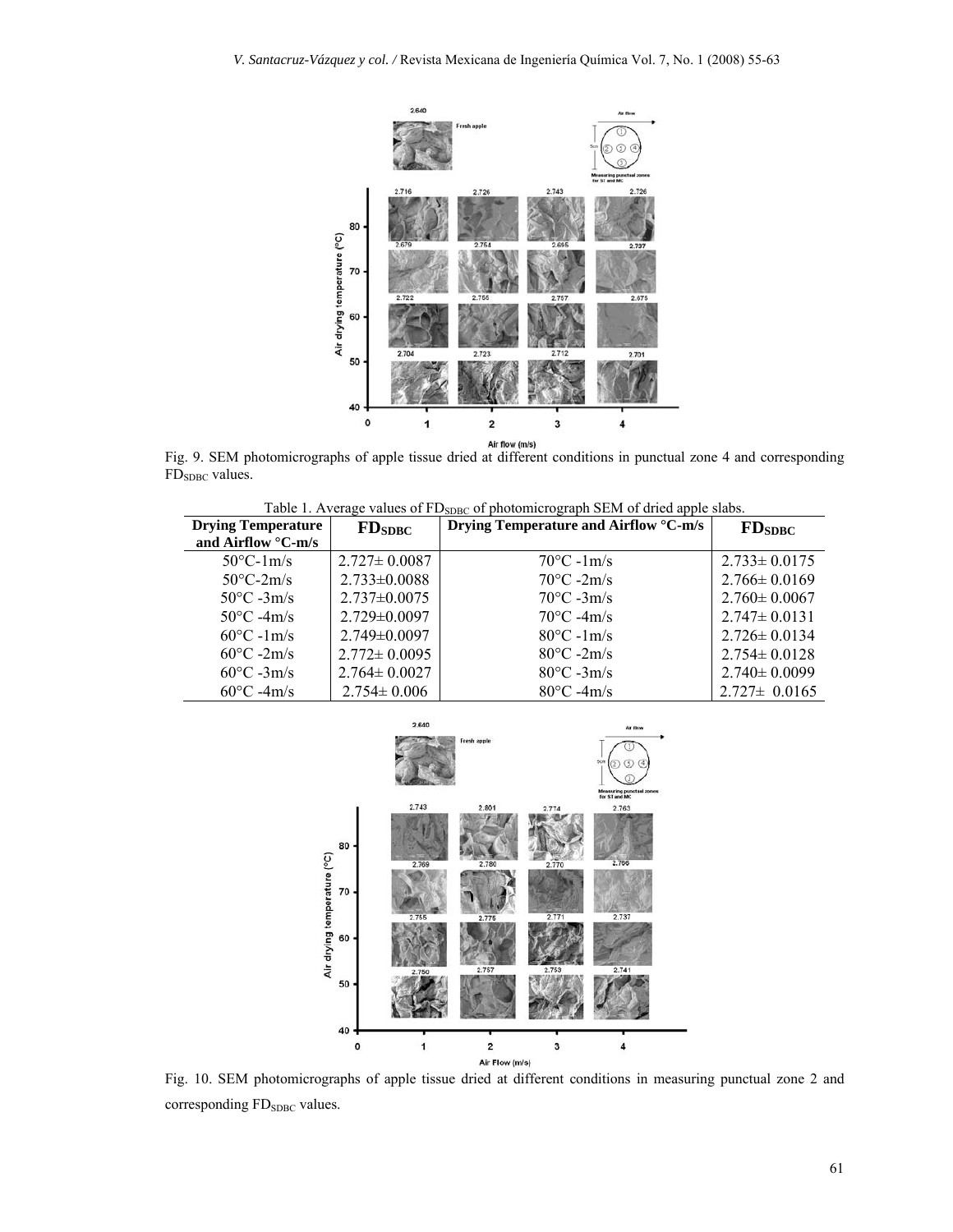

Fig. 11. SEM photomicrographs of apple tissue dried at at 70°C and 1m/s in the indicated measuring punctual zones and corresponding FD<sub>SDBC</sub> values.

 $FD<sub>SDBC</sub>$  values showed that the roughness of apple slabs tissue is different for each punctual zone, suggesting that the deformation of the tissue during drying is heterogeneous even within the same apple slab (Fig. 11).

Statistical analysis showed that airflow, temperatures and measurement position in slab had significant effects on the values of  $FD_{SDBC}$  (P< 0.05). The results of statistical analysis of Multiple Comparison showed that at 60° and 70°C and 2 and 3m/s drying conditions produced microstructural modifications, with significant differences in values of FD<sub>SDBC</sub> (Table 1).

# **Conclusions**

Shrinkage of apple slabs was influenced by, moisture content distribution and micro-structural changes found during drying of apple. A power law with fractional exponents ( $FD_A$  and  $FD_{ST}$ ) higher than one described (A/Ao) and ST kinetics during drying of apple slabs during drying.  $FD<sub>SDBC</sub>$  values obtained from SEM micrographs showed that high drying air temperatures gave place to increased  $FD<sub>SDBC</sub>$  values, indicating a rougher microstructure of the material. Distribution of ST and MC of apple slabs were more heterogeneous when drying took place at 60° and 70°C and 2 and 3m/s this produced higher values of  $FD<sub>A</sub>$ ,  $FD<sub>ST</sub>$  and  $FD<sub>SDBC</sub>$  suggesting that in these conditions, temperature/airflow and time of drying influenced deformation and produced non linear macroscopic shrinkage (A/Ao) of apple slabs associated to irregular micro-structural damage. Analysis of SEM photomicrographs of final product demonstrated that drying at 60°C and 70°C, and airflows of 2 and 3m/s gave place to pronounced damage of the apple structure which was also associated to high values of  $FD<sub>SDBC</sub>$  and of  $FD<sub>A</sub>$ ,  $FD<sub>ST</sub>$ .

#### **Acknowledgments**

We acknowledge the financial support from the PROMEP-SEP program, CONACYT and ENCB-IPN Mexico.

### **Nomenclature**

- *A* slab projected area,  $\text{cm}^2$ .
- Ao initial slab projected area,  $\text{cm}^2$ .
- A/Ao slab normalized projected area
- ST superficial temperature,  $\degree$ C
- $FD<sub>ST</sub>$  fractal dimension of ST during drying process
- FDA fractal dimension of normalized projected area during drying process
- FDSDBC fractal dimension for 2-D gray level apple tissue images
- MC moisture contents in selected measuring punctual zones, db
- t drying time
- *Greek symbols*
- $|\alpha|$  slope absolute value of the plot  $log(A/A_0)$  vs.  $log(1/t)$
- $|\delta|$  slope absolute value of the plot  $log(ST)$  vs.  $log(1/t)$

### **References**

- Alamilla, B.L., Chanona, P.J.J., Jiménez, A.A.R. and Gutiérrez, L.G.F. (2005). Description of morphological changes of particles along spray drying. *Journal of Food Engineering 67*(1-2), 179-184.
- A.O.A.C. (1990). *Methods of Analysis* (15th ed.). Association of official analytical chemist, Washington, D.C.
- Barletta, H.J. and Barbosa, O.G.V. (1993). Fractal analysis to characterize ruggedness changes in tapped agglomerated food powders. *Journal of Food Science 58*(5),1030-1035.
- Chanona, J.J., Alamilla, B.L., Farrera, R.F., Quevedo, R., Aguilera, J.M. and Gutiérrez.,